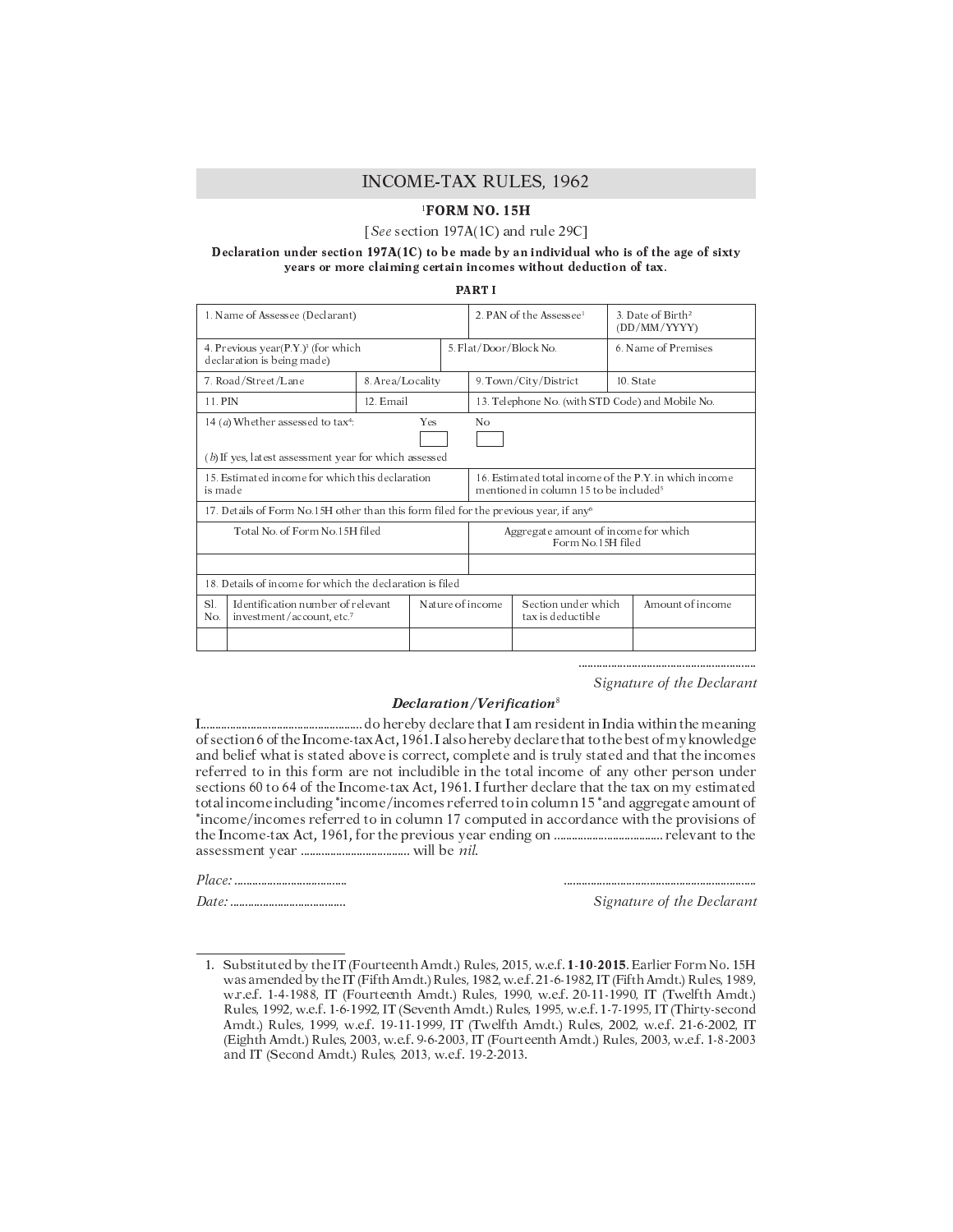### **PART II** [To be filled by the person responsible for paying the income referred to in column 15 of Part I]

| 1. Name of the person responsible for paying             |                                                    |                     |                                                                     | 2. Unique Identification No.9                  |  |                                        |  |
|----------------------------------------------------------|----------------------------------------------------|---------------------|---------------------------------------------------------------------|------------------------------------------------|--|----------------------------------------|--|
| 3. PAN of the person responsible for<br>paying           |                                                    | 4. Complete Address |                                                                     | 5. TAN of the person responsible for<br>paying |  |                                        |  |
| 6. Email                                                 | 7. Telephone No. (with STD Code) and<br>Mobile No. |                     |                                                                     |                                                |  | 8. Amount of income paid <sup>10</sup> |  |
| 9. Date on which Declaration is received<br>(DD/MM/YYYY) |                                                    |                     | 10. Date on which the income has been paid/credited<br>(DD/MM/YYYY) |                                                |  |                                        |  |
|                                                          |                                                    |                     |                                                                     |                                                |  |                                        |  |

Signature of the person responsible for paying the income referred to in column 15 of Part I

\*Delete whichever is not applicable.

 ${}^{1}$ As per provisions of section 206AA(2), the declaration under section 197A(1C) shall be invalid if the declarant fails to furnish his valid Permanent Account Number (PAN).

<sup>2</sup>Declaration can be furnished by a resident individual who is of the age of 60 years or more at any time during the previous year.

<sup>3</sup>The financial year to which the income pertains.

<sup>4</sup> Please mention "Yes" if assessed to tax under the provisions of Income-tax Act, 1961 for any of the assessment year out of six assessment years preceding the year in which the declaration is filed.

<sup>5</sup>Please mention the amount of estimated total income of the previous year for which the declaration is filed including the amount of income for which this declaration is made.

<sup>6</sup>In case any declaration(s) in Form No. 15H is filed before filing this declaration during the previous year, mention the total number of such Form No. 15H filed along with the aggregate amount of income for which said declaration(s) have been filed.

Mention the distinctive number of shares, account number of term deposit, recurring deposit, National Savings Schemes, life insurance policy number, employee code, etc.

<sup>8</sup>Before signing the declaration/verification, the declarant should satisfy himself that the information furnished in this form is true, correct and complete in all respects. Any person making a false statement in the declaration shall be liable to prosecution under section 277 of the Income-tax Act, 1961 and on conviction be punishable—

- $(i)$  in a case where tax sought to be evaded exceeds twenty-five lakh rupees, with rigorous imprisonment which shall not be less than six months but which may extend to seven years and with fine;
- (ii) in any other case, with rigorous imprisonment which shall not beless than three months but which may extend to two years and with fine.

<sup>9</sup>The person responsible for paying the income referred to in column 15 of Part I shall allot a unique identification number to all the Form No. 15H received by him during a quarter of the financial year and report this reference number along with the particulars prescribed in rule  $31A(4)(vii)$  of the Income-tax Rules, 1962 in the TDS statement furnished for the same quarter. In case the person has also received Form No.15G during the same quarter, please allot separate series of serial number for Form No.15H and Form No.15G.

<sup>10</sup>The person responsible for paying the income referred to in column 15 of Part I shall not accept the declaration where the amount of income of the nature referred to in section 197A(1C) or the aggregate of the amounts of such income credited or paid or likely to be